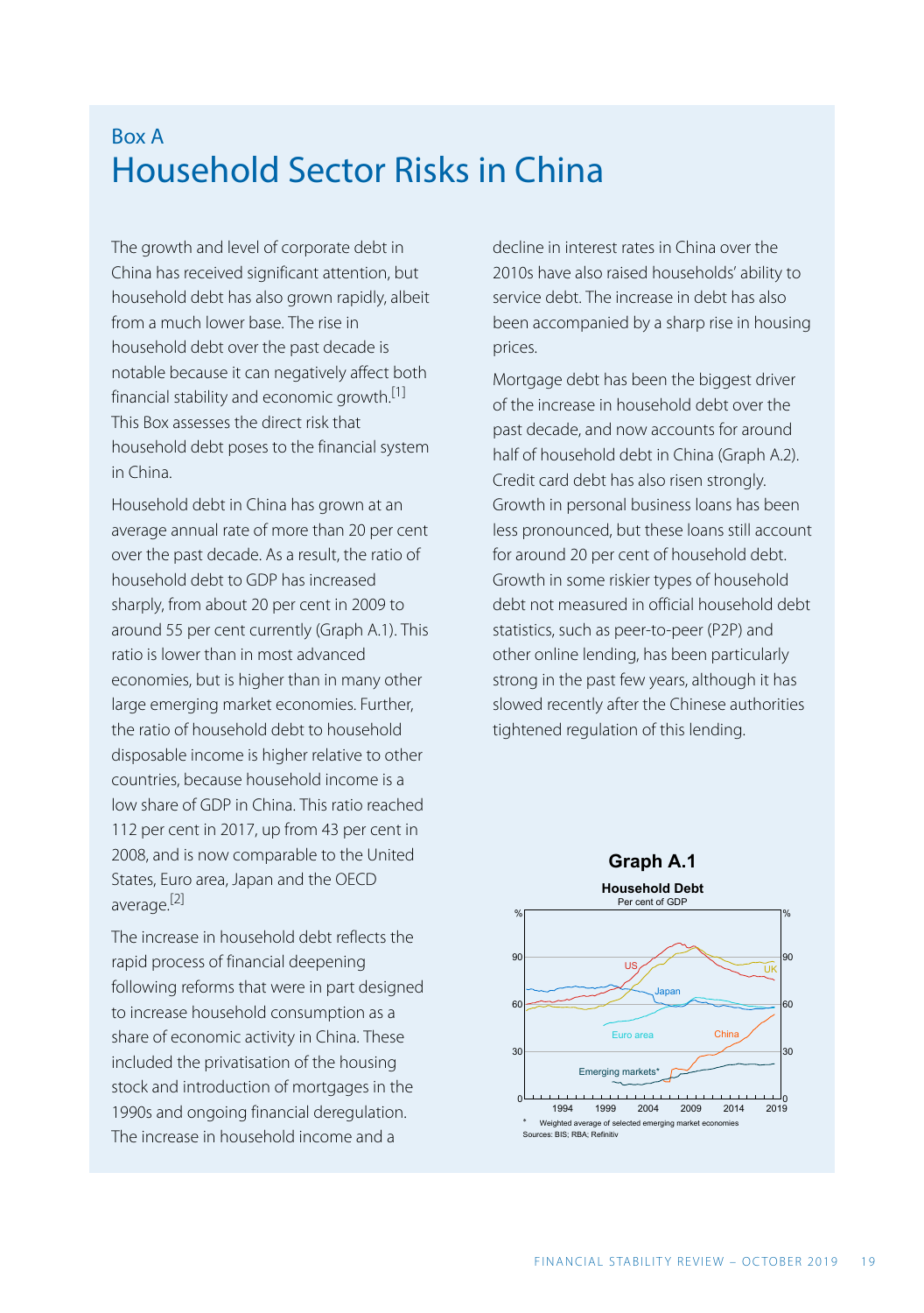## Risks to the financial system from household debt have risen

The sharp rise in household debt in China suggests that the risks to households and the financial system have increased, although household debt is still only one-third of the size of corporate debt in China. Higher debt makes households more vulnerable to adverse shocks, such as a fall in income, higher interest rates, or falls in housing prices. More generally, rapid growth in debt has often been found to signal heightened risk of financial crisis. [\[3\]](#page-4-2) This is because rapid credit growth can coincide with weaker lending standards, and frequently with excessive increases in asset prices, which can reverse suddenly.

<span id="page-1-1"></span><span id="page-1-0"></span>The direct risks to the financial system from household debt depend on the size of lenders' exposures relative to their balance sheets, the likelihood of households defaulting and lenders' losses in the event of default (loss-given-default). These elements are explored below, firstly from the perspective of lenders' exposures and loan characteristics, and then from the perspective of the characteristics of borrowers.

<span id="page-1-2"></span>

## Loans to households are a moderate share of banks' assets

In China, lending to households is mainly facilitated by banks. Household credit has risen strongly as a share of banking assets to almost 20 per cent (Graph A.3). Within the banking system, state-owned banks provide around half of credit to households. However, this share has declined in recent years because loans from some types of smaller banks have grown more rapidly. Overall, loans to households in China are still a smaller fraction of banks' total assets than in advanced economies.<sup>[\[4\]](#page-4-0)</sup> Risk weights on residential mortgages in China, at around 50 per cent, also tend to be higher than in advanced economies, implying that banks hold larger capital buffers. This suggests that there would have to be relatively high rates of default, and loss-given-default, on loans to households to threaten banks' solvency.

A key determinant of loss-given-default is the extent to which loans are collateralised. For housing loans, this depends on loan-tovaluation ratios (LVRs). In 2017, LVRs at origination in China averaged around 60 per cent.<sup>[\[5\]](#page-4-3)</sup> This is consistent with the imposition of maximum LVRs by authorities of 80 per cent for first homes and 70 per cent for second homes, with some city and provincial authorities imposing lower caps. In practice, current LVRs for outstanding loans are likely to be lower still, because housing prices have risen significantly in recent years. Accordingly, LVRs in China appear to be low in absolute terms, and comparable to those in other countries, which somewhat mitigates the risk of loss to lenders.

Lenders' loss-given-default also depends on the ability to take control of and liquidate collateral, and pursue debtors more generally. Mortgage loans in China are full recourse,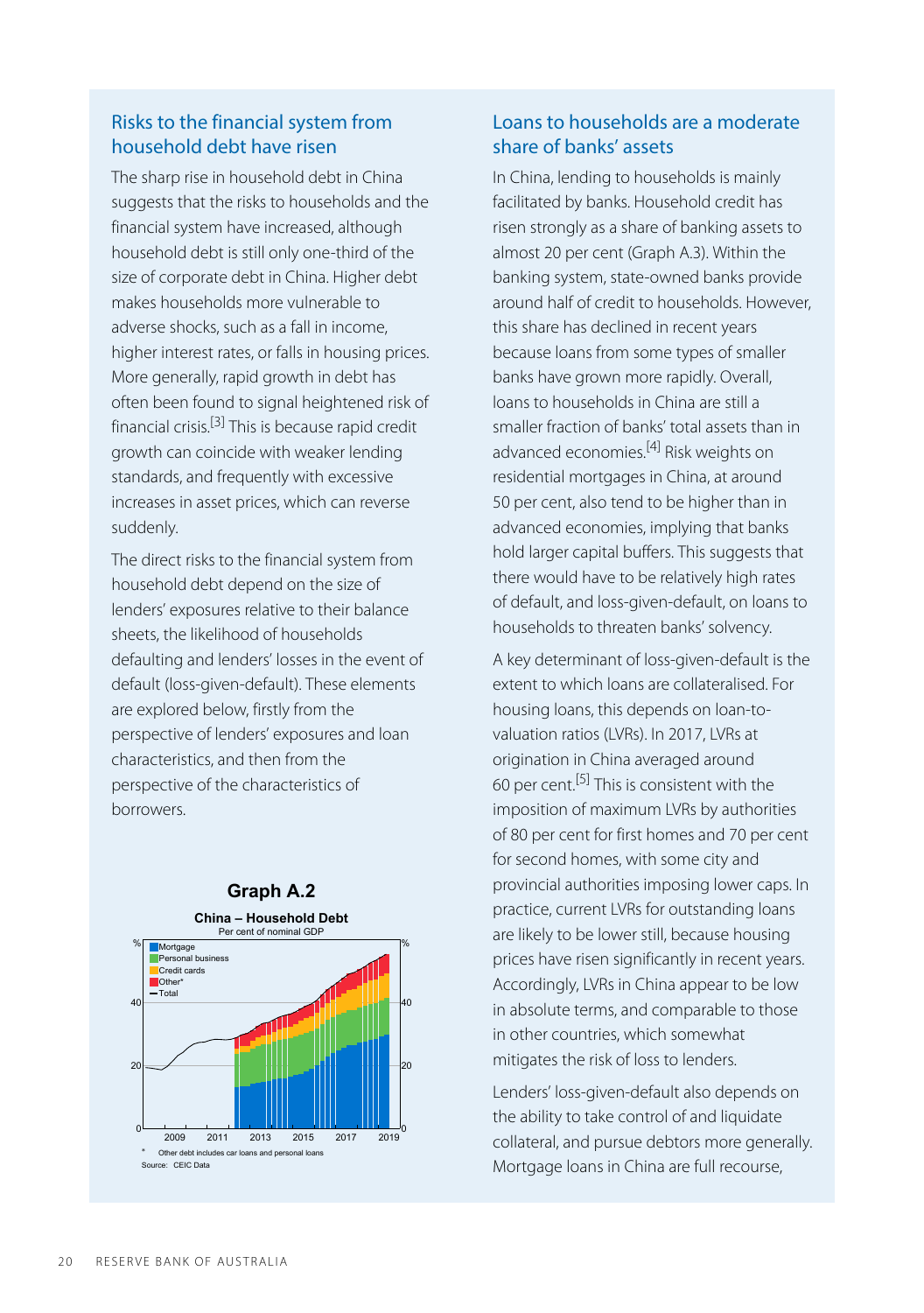meaning that defaulting borrowers remain liable when the proceeds from the sale of their home are less than the outstanding balance on their loan. In principle, this should reduce the risk of losses for lenders. More generally, it should also discourage borrowers' risk-taking and reduce the incentive to default. However, liquidation of collateral and asset seizures may not always be straightforward in China for legal and other reasons.<sup>[\[6\]](#page-4-4)</sup> The net effect of these two opposing influences on lenders' ability to pursue full repayment, and so their lossgiven-default, is uncertain. The effect on lenders' and borrowers' willingness to make and take on riskier loans is also unclear.

<span id="page-2-0"></span>Until mid 2018, household borrowing via non-bank channels, including P2P and other online lending platforms, had been increasing rapidly. This is likely to be riskier – for borrowers, lenders and the financial system – than traditional bank lending. In particular, non-banks are subject to less regulatory oversight, so lending standards and both lender and borrower resilience can be weaker. There is also some evidence that households have been using non-bank channels – as well as personal bank loans – to finance housing deposits. While still a relatively small part of borrowing by



households, this suggests that household debt is more concentrated among home buyers, and that LVRs are higher, than the mortgage data indicate. This raises both the probability of default and the size of losses to bank lenders in the event of default.

The risks to lenders also depend on downside risks to housing prices, given the importance of housing as collateral. Large price falls would both reduce household equity buffers and raise the likelihood of default, because distressed households would be less likely to be able to sell their property to fully repay their loan. Housing prices in China have risen rapidly over recent years and are generally seen as high relative to incomes. An element of speculative activity has likely been a driver of this growth, raising the spectre of overvaluation and possible large price falls. In particular, investors may be more likely than owneroccupiers to sell their properties in a downturn, amplifying any fall in prices. In response, authorities have forced banks to tighten their lending standards and have imposed sale and purchase restrictions in a large number of cities over recent years, especially for second and third dwellings. This appears to have slowed the increase in prices. More generally, the Chinese authorities have displayed a willingness over the past decade to employ policy measures to prevent large housing price falls, which reduces the risk to lenders.

### Household debt is concentrated among high-income households

Risks to the financial system from household debt depend on households' ability to service and repay their debts. At present, households seem to be having little difficulty meeting their financial obligations. The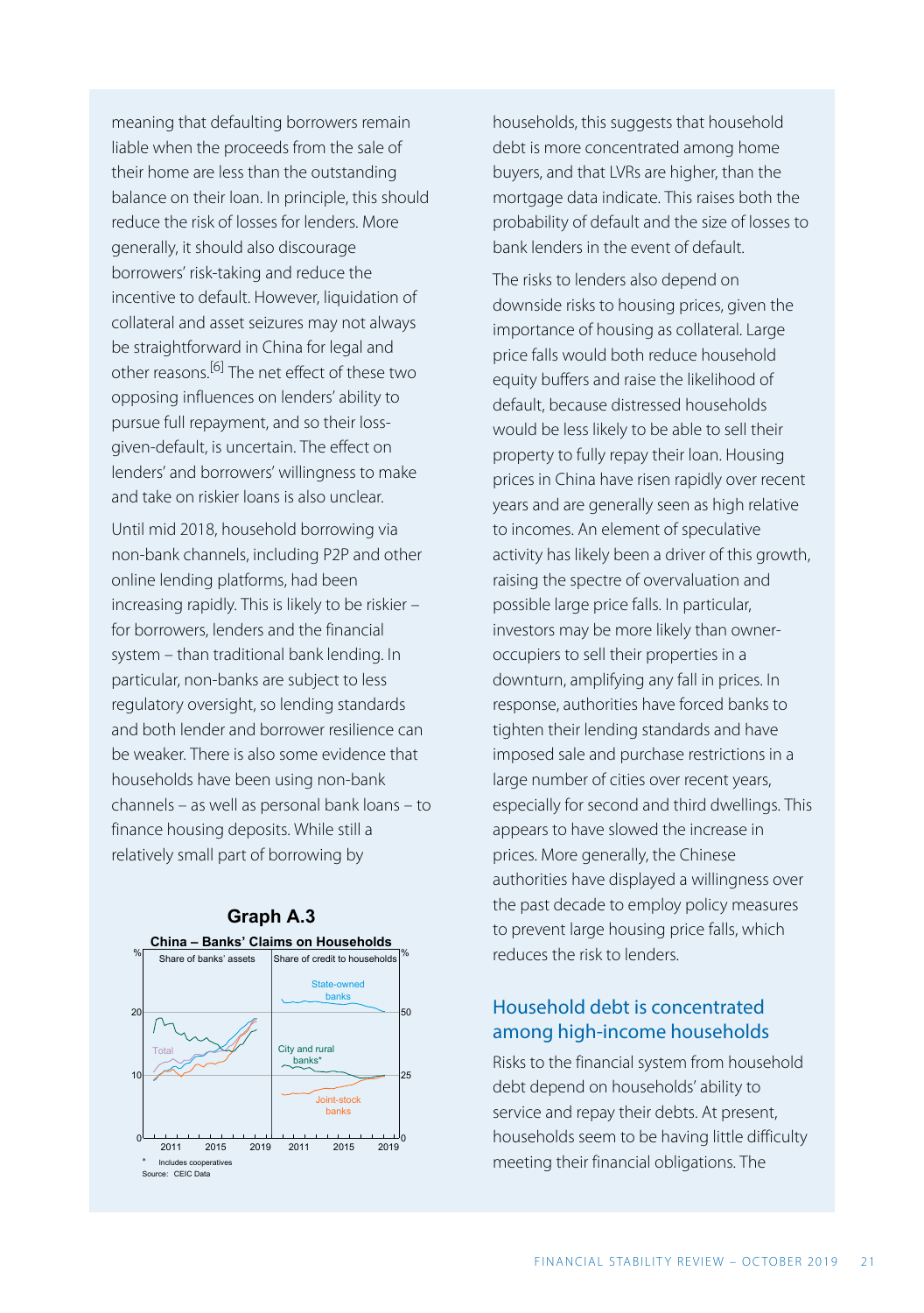<span id="page-3-0"></span>available data suggest that the nonperforming loan (NPL) ratio for household loans remains low at 1.5 per cent.<sup>[\[7\]](#page-4-5)</sup> In assessing the risks from household debt, it is important to take account of the distribution of the debt across households. For example, if most debt is owed by high-income and highwealth households, it poses less risk to lenders because these borrowers are better able to repay.

<span id="page-3-4"></span>Survey estimates suggest that household debt is concentrated in a relatively small share of Chinese households. Only around 15 per cent of Chinese households participate in formal debt markets, although the use of informal channels, such as borrowing from family and friends or online non-bank lenders, means that the share of households with some form of debt is likely to be somewhat higher.<sup>[\[8\]](#page-5-0)</sup>

<span id="page-3-5"></span><span id="page-3-2"></span><span id="page-3-1"></span>Household debt is concentrated among high-income and high-wealth households, as it is in many other countries. For urban households, around three-quarters of debt is owed by households in the top two income quintiles. Only around 10 per cent of debt is owed by households in the lowest income quintile.<sup>[\[9\]](#page-5-1)</sup> Similarly, households in the richer coastal provinces tend to be more indebted. The concentration of debt implies that those households with debt have much higher debt-to-income (DTI) ratios than the aggregate figures suggest. Indeed, the IMF estimates that almost half of all household debt in China is owed by households with a DTI ratio greater than four.<sup>[\[10\]](#page-5-2)</sup> However, household income growth remains rapid in China, which will help households service and ultimately repay their debts.

<span id="page-3-3"></span>In aggregate, debt-service ratios in China (DSRs; required principal and interest payments relative to household disposable income) are higher than some advanced economies. As noted above, most debt is owed by high-income households, who are better placed to support high DSR ratios since a smaller share of their income is needed for essential items like food. Further, interest payments take up more than 40 per cent of disposable income for only around 15 per cent of households in the top two income quintiles. [\[11\]](#page-5-3) In contrast, interest payments take up more than 40 per cent of disposable income for just over half of indebted households in the bottom income quintile, up from around one-fifth in 2011 (Graph A.4). These households appear significantly more vulnerable than highincome households, but they account for only a small share of household debt and so are a limited risk to the financial sector.

For the household sector as a whole, the debt-to-asset (DTA) ratio is very low. The low ratio is consistent with the high household saving rate in China, which has resulted in a large accumulation of both property and financial assets. Survey evidence suggests that the DTA ratio for indebted households is still relatively low at around 15 per cent.<sup>[12]</sup> Further, only around 2 per cent of indebted households in the top two income quintiles,



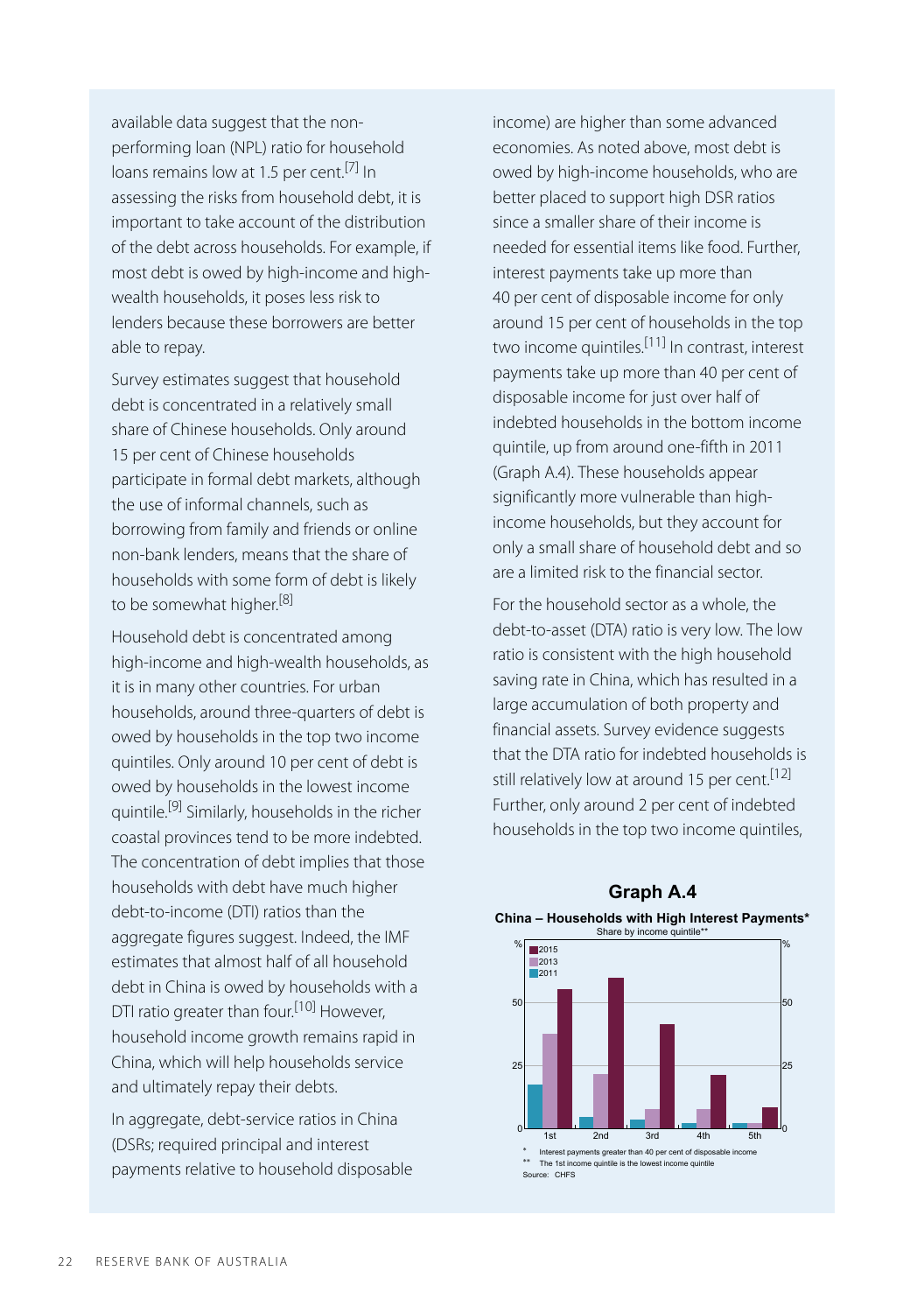and 7 per cent of those in the lowest income quintile, are estimated to have more debt than marketable assets. Almost all households should then be able to sell their assets to repay their debt if they needed to because of a shock to their income or expenses. However, the share that do not have enough assets to cover their debt would obviously increase if asset prices were to fall.

#### Overall risks appear contained

The rapid growth of household debt, to a relatively high level given China's stage of development, is a risk for the Chinese financial system. Rapid lending growth may have resulted in some poor quality loans. However, overall the risks seem contained at present. The debt is concentrated among high-income households, loans to households still comprise a fairly small share of banks' assets, banks are required to hold

#### **Endnotes**

- <span id="page-4-4"></span><span id="page-4-3"></span><span id="page-4-0"></span>A growing literature suggests that higher [\[1\]](#page-0-0) household debt can lead to slower future growth in consumption spending and GDP (see Drehmann M, M Juselius and A Korinek (2017), 'Accounting for Debt Service: The Painful Legacy of Credit Booms', *BIS Working Papers*, No. 645). Recessions can also be deeper when the preceding boom involves higher-than-normal credit growth (including to households; for example see Mian A, A Sufi and E Verner (2017), 'Household Debt and Business Cycles Worldwide', *The Quarterly Journal of Economics*, 132(4), pp 1755–1817).
- <span id="page-4-5"></span><span id="page-4-1"></span>People's Bank of China (2018), 'Financial Stability [\[2\]](#page-0-1) Report', p 48.
- <span id="page-4-2"></span>For example, see Schularick M and AM Taylor [\[3\]](#page-1-0) (2012), 'Credit Booms Gone Bust: Monetary Policy, Leverage Cycles, and Financial Crises, 1870–2008', *American Economic Review*, 102(2), pp 1029–61.

relatively high levels of capital against housing loans, and households seem to have considerable equity buffers (albeit likely smaller than available data suggest). Nonetheless, pockets of vulnerability exist, with some households having quite high DTI and DSR ratios. Further, higher household debt may pose risks to the macroeconomy. In particular, international experience suggests that high levels of household debt can amplify income and wealth shocks. In response to negative shocks, indebted households can cut back spending by more than non-indebted households, even if the banking system remains resilient. Policymakers have implemented a range of prudential policies in response to these risks. More generally, the Chinese authorities have also shown a willingness to support households in ways that are not common in advanced economies. Nonetheless, ongoing strong growth of household debt may suggest a further build-up of risk.  $\mathbf{\ddot{y}}$ 

- See IMF (2017), Household Debt and Financial Stability, *Global Financial Stability Report*, October, p 74.  $[4]$
- [\[5\]](#page-1-2) People's Bank of China, loc. cit.
- There are some protections for debtors built into the law. For example, debtors may be able to pay their obligation in instalments and can keep a minimum level of assets that allows them to take care of themselves and their families. See IMF (2019), 'People's Republic of China: Selected Issues', IMF Country Report No. 19/274, p 25. [\[6\]](#page-2-0)
- However, this is likely to be a lower bound. For example, some loans in arrears for more than 90 days may be classified as 'special mention loans', although banks have made progress in recognising such loans as NPLs, after the authorities tightened NPL recognition standards. Some analysts also suggest that some NPLs have [\[7\]](#page-3-0)